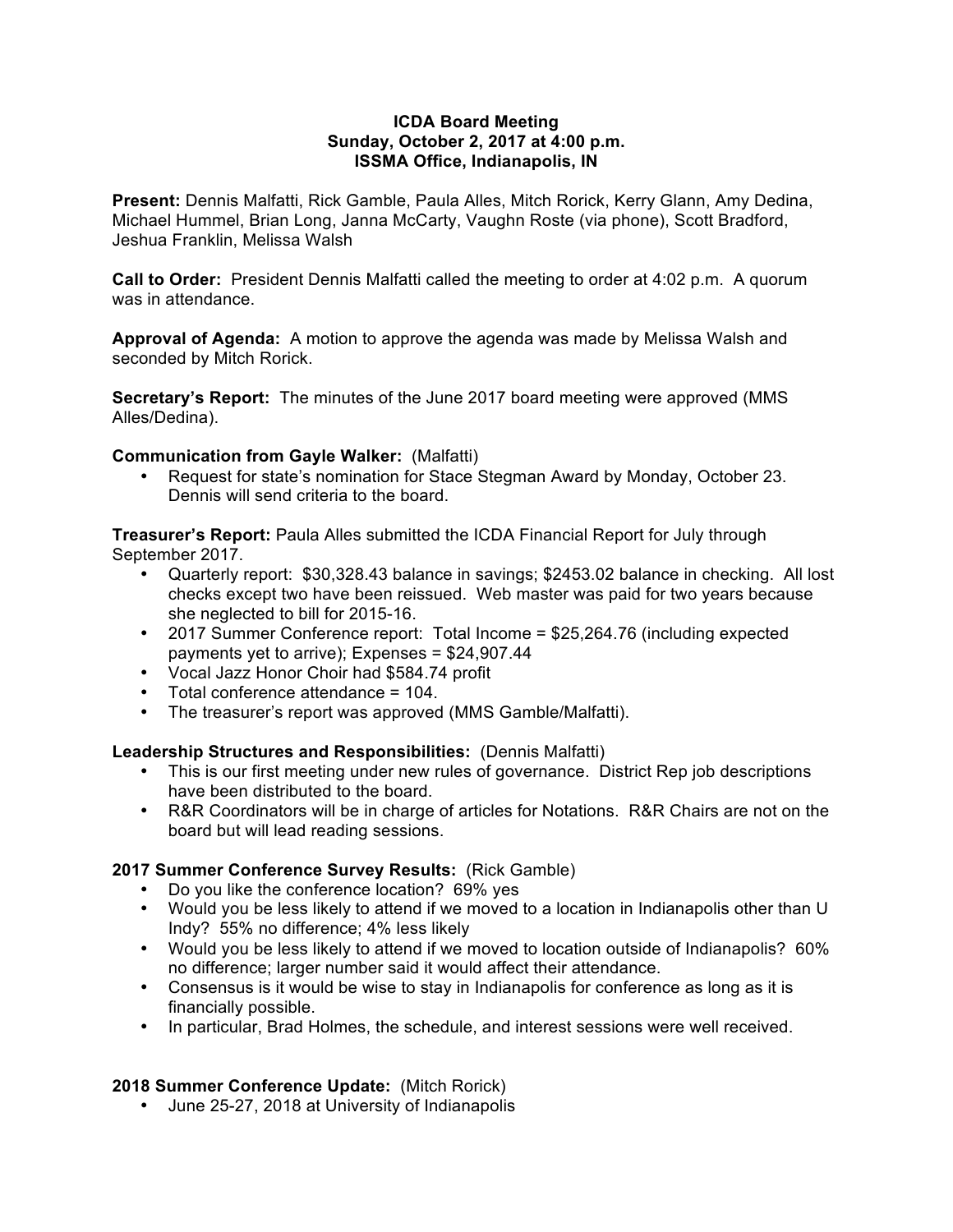- Projected headliners: André Thomas (Florida State) & Christine Bass (Temple)
- Send ideas for topics or people for interest sessions to Mitch

## **Notations Report:** (Amy Hughley via Malfatti)

• Fall Notations coming out soon. Continue to promote advertising.

## **Membership Report:** (Vaughn Roste)

- Currently running SingUp; ends October 25
- 10 complimentary memberships available; several still left; Dennis must sign form
- Student Membership Initiative lasts all year; \$5 for any new student

## **Old Business:**

- ISSMA Zone List (Malfatti): Thanks to Scott Bradford for supplying lists; they have been sent to District Reps; cross-zone membership initiatives are welcome, just keep Vaughn in the loop
- Junior High All-State Choir exploratory committee update (Josh Hren via Malfatti): A document was sent to those interested in providing insight; more are welcome to join the conversation. Josh hopes to have an in-person meeting in December or January. Rick Gamble will serve as liaison with the board.
- All-State Choir request (Brian Adcock via Malfatti): Planning to bring in Singing Hoosiers to provide Friday night entertainment for All-State Choir; request to provide dinner for 85 personnel if IU covers all other cost. Discussion focused on available funds and concern over setting precedence. It was suggested that in the next budget request cycle, we could consider including a line item for this type of purpose. Motion approved to maintain status quo of All-State budget. (MMS Gamble/Alles)

### **New Business:**

- All-State Vocal Jazz Budget (Brenda Buchanan via Malfatti): Estimated budget submitted; notable changes: stipend for judges lowered to \$6 per audition; increased hotel budget; put cap on director travel; increased registration cost by \$5. Discussion ensued about stipend for judges in comparison to judging All-State Choir auditions (currently \$50 for the whole day). Is it possible to set a price per hour for judging? Dennis will collate ideas to share with Brenda and revisit the topic at January meeting.
- Funding for Summer Conferences (Malfatti): Executive Committee ideas: ads in program book, look for philanthropic/corporate sponsors; share ideas with Dennis
- January meeting time January 12, 2018 Friday 6:00pm
- ACDA-Central/North Central Division Conference Feb 14-17, 2018, in Chicago. President Malfatti delivered message to encourage attendance; consider benefits that may not be immediately apparent but still valuable

### **District Representative Reports/Repertoire and Standards Chairs/Roundtable:**

- Michael Hummel Dan Borns did good job with All-State Choir auditions; numbers are going up in his area. Hummel is also serving as choral division chair with IMEA board.
- Amy Dedina SW IN Choral Festival went well

### **Repertoire and Resources Coordinator Reports**

• None

### **General Announcements**